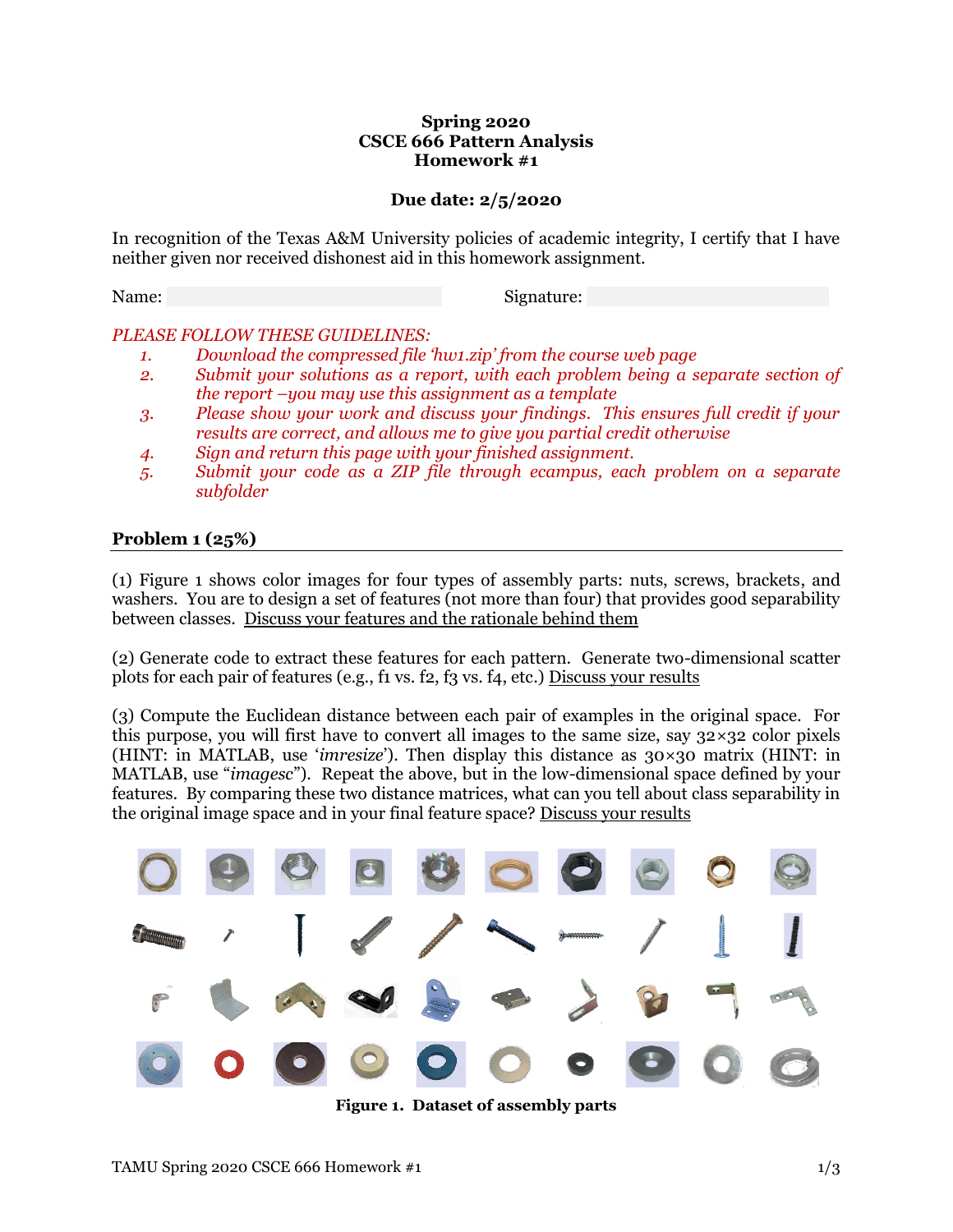NOTES:

- A copy of these images can be found in file "hw1.zip" (HINT: use '*imread*' to load each image onto a variable). To compute the distance between each pair of  $32 \times 32$  images, you may want to convert each image into a vector (e.g., in raster scan fashion), and then use the command '*dist*'
- To generate scatter plots, use the command "*text*". Please use labels *{n,s,b*} to denote the three classes and labels *{0-9}* for the corresponding replicates. Use the command "*axes*" to adjust the range of the two axes

# **Problem 2 (20%)**

A large produce distributor carries three different varieties of avocado fruits: West Indian (A), Guatemalan (B), and Mexican (C). The *West Indian* type is large avocado, 1,200-1,800 grams in weight, and has smooth green to reddish skin when ripe. It also tends to have the lowest oil content (as little as 7%). The West Indian type prefers lowland Caribbean climates. The *Guatemalan* type ("Hass") is a large highland avocado, 400-600 grams in weight, has a thick, warty skin, a large, tight seed, and moderately high oil content. The *Mexican* type has relatively small fruits, 100-300 grams in weight, a thin, smooth black skin, and a loose seed. This type has the highest oil content (sometimes 30%) and grows in the driest and coolest locations.

Assuming that the company's distribution is 35% West Indian, 40% Guatemalan, and 25% Mexican, you are to build a probability density function (pdf) of the produce.

- (a) Generate a single pdf to model the distribution of weights *regardless* of avocado type. Assume that the upper and lower weights given above represent the average weight  $\pm$  one standard deviation
- (b) Generate N=200 random samples according to this distribution. Generate a histogram of this sampled distribution using an appropriate number of bins.
- (c) Do the theoretical and experimental distributions match? Why / why not?
- (d) Repeat parts (b) and (c) for N=20,000
- (e) Discuss your results

*HINT: Remember that the mass (area) of the histogram and the theoretical pdf have to be EACH equal to ONE*

## **Problem 3 (20%)**

Consider a medical diagnosis problem where a fast biochemical test is used for screening patients. The test returns a result close to ZERO for healthy patients and close to ONE for infected patients, according to the following likelihood functions:

$$
p(x|\omega_1) = N(\mu = 0, \sigma = 0.3)
$$
  

$$
p(x|\omega_2) = N(\mu = 1, \sigma = 0.1)
$$

Assuming that, on average, 1 out of 10,000 patients is infected, and the following misdiagnosis costs:

- Diagnosing a healthy patient as "infected": expected \$20,000 in medical bills for a comprehensive in-patient procedure,
- Diagnosing an infected patient as "healthy": expected \$1M settlement for medical malpractice,